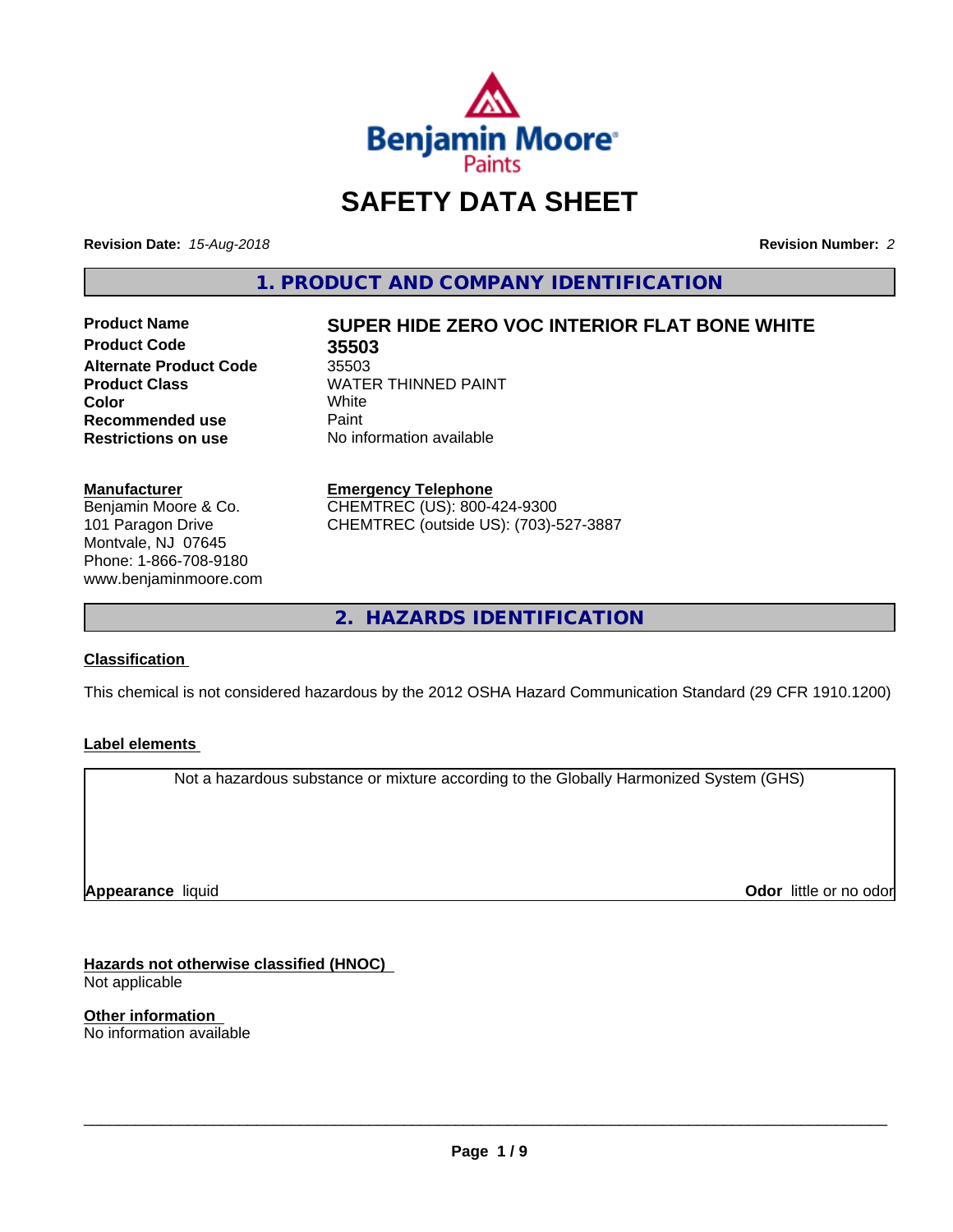## **3. COMPOSITION INFORMATION ON COMPONENTS**

\_\_\_\_\_\_\_\_\_\_\_\_\_\_\_\_\_\_\_\_\_\_\_\_\_\_\_\_\_\_\_\_\_\_\_\_\_\_\_\_\_\_\_\_\_\_\_\_\_\_\_\_\_\_\_\_\_\_\_\_\_\_\_\_\_\_\_\_\_\_\_\_\_\_\_\_\_\_\_\_\_\_\_\_\_\_\_\_\_\_\_\_\_

| Chemical name      | <b>CAS No.</b> | Weight-% |
|--------------------|----------------|----------|
| Limestone          | 1317-65-3      | ۷J       |
| Titanium dioxide   | 13463-67-7     |          |
| Diatomaceous earth | 61790-53-2     |          |
| Silica, amorphous  | 7631-86-9      |          |

|                                                  | 4. FIRST AID MEASURES                                                                                    |
|--------------------------------------------------|----------------------------------------------------------------------------------------------------------|
| <b>General Advice</b>                            | No hazards which require special first aid measures.                                                     |
| <b>Eye Contact</b>                               | Rinse thoroughly with plenty of water for at least 15 minutes and consult a<br>physician.                |
| <b>Skin Contact</b>                              | Wash off immediately with soap and plenty of water while removing all<br>contaminated clothes and shoes. |
| <b>Inhalation</b>                                | Move to fresh air. If symptoms persist, call a physician.                                                |
| Ingestion                                        | Clean mouth with water and afterwards drink plenty of water. Consult a physician<br>if necessary.        |
| <b>Most Important</b><br><b>Symptoms/Effects</b> | None known.                                                                                              |
| <b>Notes To Physician</b>                        | Treat symptomatically.                                                                                   |

**5. FIRE-FIGHTING MEASURES**

| <b>Suitable Extinguishing Media</b>                                              | Use extinguishing measures that are appropriate to local<br>circumstances and the surrounding environment.                                   |
|----------------------------------------------------------------------------------|----------------------------------------------------------------------------------------------------------------------------------------------|
| <b>Protective Equipment And Precautions For</b><br><b>Firefighters</b>           | As in any fire, wear self-contained breathing apparatus<br>pressure-demand, MSHA/NIOSH (approved or equivalent)<br>and full protective gear. |
| <b>Specific Hazards Arising From The Chemical</b>                                | Closed containers may rupture if exposed to fire or<br>extreme heat.                                                                         |
| <b>Sensitivity To Mechanical Impact</b>                                          | No.                                                                                                                                          |
| <b>Sensitivity To Static Discharge</b>                                           | No.                                                                                                                                          |
| <b>Flash Point Data</b><br>Flash Point (°F)<br>Flash Point (°C)<br><b>Method</b> | Not applicable<br>Not applicable<br>Not applicable                                                                                           |
| <b>Flammability Limits In Air</b>                                                |                                                                                                                                              |
| Lower flammability limit:                                                        | Not applicable                                                                                                                               |
|                                                                                  |                                                                                                                                              |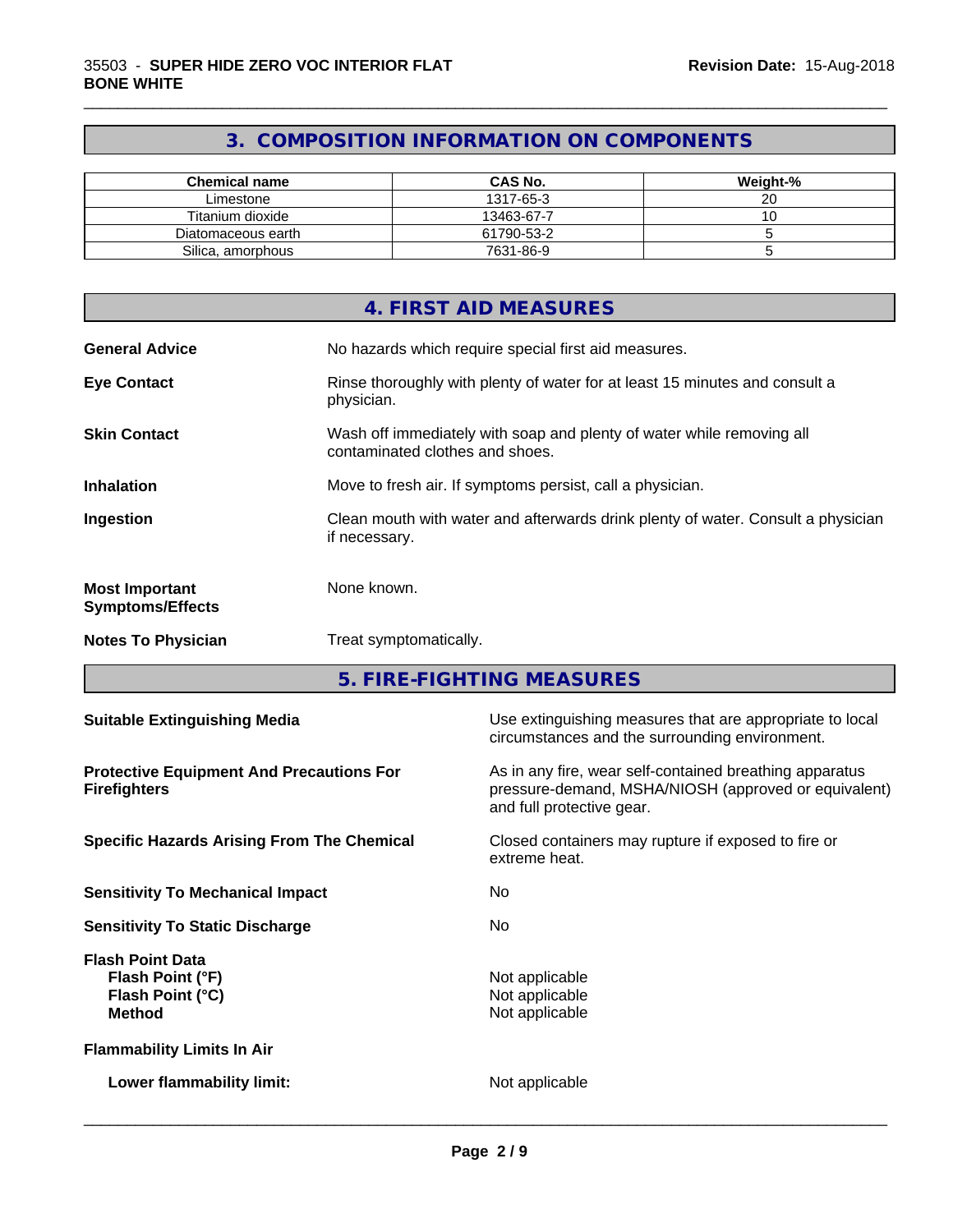#### **Upper flammability limit:** Not applicable

\_\_\_\_\_\_\_\_\_\_\_\_\_\_\_\_\_\_\_\_\_\_\_\_\_\_\_\_\_\_\_\_\_\_\_\_\_\_\_\_\_\_\_\_\_\_\_\_\_\_\_\_\_\_\_\_\_\_\_\_\_\_\_\_\_\_\_\_\_\_\_\_\_\_\_\_\_\_\_\_\_\_\_\_\_\_\_\_\_\_\_\_\_

| <u>NFPA</u>         | Health: | <b>Flammability: 0</b> | <b>Instability: 0</b> | <b>Special: Not Applicable</b> |  |
|---------------------|---------|------------------------|-----------------------|--------------------------------|--|
| <b>NIEDA LANAMA</b> |         |                        |                       |                                |  |

#### **NFPA Legend**

- 0 Not Hazardous
- 1 Slightly
- 2 Moderate
- 3 High
- 4 Severe

*The ratings assigned are only suggested ratings, the contractor/employer has ultimate responsibilities for NFPA ratings where this system is used.*

*Additional information regarding the NFPA rating system is available from the National Fire Protection Agency (NFPA) at www.nfpa.org.*

## **6. ACCIDENTAL RELEASE MEASURES**

| <b>Personal Precautions</b>      | Avoid contact with skin, eyes and clothing. Ensure adequate ventilation.                                                                                                         |
|----------------------------------|----------------------------------------------------------------------------------------------------------------------------------------------------------------------------------|
| <b>Other Information</b>         | Prevent further leakage or spillage if safe to do so.                                                                                                                            |
| <b>Environmental precautions</b> | See Section 12 for additional Ecological Information.                                                                                                                            |
| <b>Methods for Cleaning Up</b>   | Soak up with inert absorbent material. Sweep up and shovel into suitable<br>containers for disposal.                                                                             |
|                                  | 7. HANDLING AND STORAGE                                                                                                                                                          |
| <b>Handling</b>                  | Avoid contact with skin, eyes and clothing. Avoid breathing vapors, spray mists or<br>sanding dust. In case of insufficient ventilation, wear suitable respiratory<br>equipment. |
| <b>Storage</b>                   | Keep container tightly closed. Keep out of the reach of children.                                                                                                                |

**Incompatible Materials** No information available

## **8. EXPOSURE CONTROLS/PERSONAL PROTECTION**

#### **Exposure Limits**

| <b>Chemical name</b> | <b>ACGIH TLV</b>           | <b>OSHA PEL</b>                                        |
|----------------------|----------------------------|--------------------------------------------------------|
| Limestone            | N/E                        | 15 mg/m <sup>3</sup> - TWA<br>$5 \text{ mg/m}^3$ - TWA |
| Titanium dioxide     | 10 mg/m <sup>3</sup> - TWA | 15 mg/m <sup>3</sup> - TWA                             |
| Diatomaceous earth   | N/E                        | 20 mppcf - TWA                                         |
| Silica, amorphous    | N/E                        | 20 mppcf - TWA                                         |

#### **Legend**

ACGIH - American Conference of Governmental Industrial Hygienists Exposure Limits OSHA - Occupational Safety & Health Administration Exposure Limits N/E - Not Established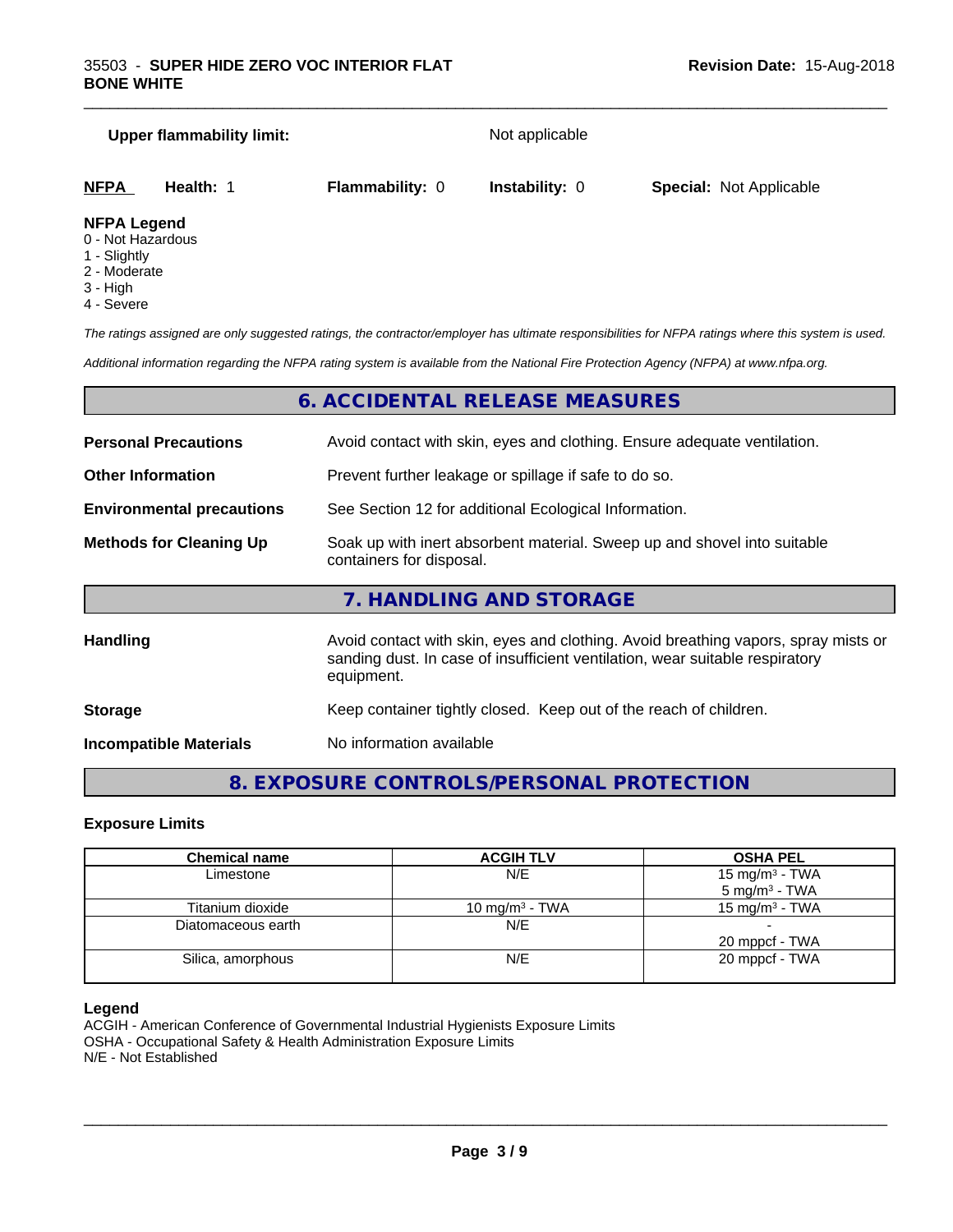| <b>Engineering Measures</b>          | Ensure adequate ventilation, especially in confined areas.                                                                          |  |
|--------------------------------------|-------------------------------------------------------------------------------------------------------------------------------------|--|
| <b>Personal Protective Equipment</b> |                                                                                                                                     |  |
| <b>Eye/Face Protection</b>           | Safety glasses with side-shields.                                                                                                   |  |
| <b>Skin Protection</b>               | Protective gloves and impervious clothing.                                                                                          |  |
| <b>Respiratory Protection</b>        | In case of insufficient ventilation wear suitable respiratory equipment.                                                            |  |
| <b>Hygiene Measures</b>              | Avoid contact with skin, eyes and clothing. Remove and wash contaminated<br>clothing before re-use. Wash thoroughly after handling. |  |

\_\_\_\_\_\_\_\_\_\_\_\_\_\_\_\_\_\_\_\_\_\_\_\_\_\_\_\_\_\_\_\_\_\_\_\_\_\_\_\_\_\_\_\_\_\_\_\_\_\_\_\_\_\_\_\_\_\_\_\_\_\_\_\_\_\_\_\_\_\_\_\_\_\_\_\_\_\_\_\_\_\_\_\_\_\_\_\_\_\_\_\_\_

## **9. PHYSICAL AND CHEMICAL PROPERTIES**

| Appearance                           | liquid                   |
|--------------------------------------|--------------------------|
| Odor                                 | little or no odor        |
| <b>Odor Threshold</b>                | No information available |
| Density (Ibs/gal)                    | 11.05 - 11.15            |
| <b>Specific Gravity</b>              | $1.32 - 1.34$            |
| рH                                   | No information available |
| <b>Viscosity (cps)</b>               | No information available |
| Solubility(ies)                      | No information available |
| <b>Water solubility</b>              | No information available |
| <b>Evaporation Rate</b>              | No information available |
| Vapor pressure @20 °C (kPa)          | No information available |
| Vapor density                        | No information available |
| Wt. % Solids                         | $45 - 55$                |
| Vol. % Solids                        | $25 - 35$                |
| Wt. % Volatiles                      | $45 - 55$                |
| Vol. % Volatiles                     | $65 - 75$                |
| <b>VOC Regulatory Limit (g/L)</b>    | < 5                      |
| <b>Boiling Point (°F)</b>            | 212                      |
| <b>Boiling Point (°C)</b>            | 100                      |
| <b>Freezing Point (°F)</b>           | 32                       |
| <b>Freezing Point (°C)</b>           | 0                        |
| Flash Point (°F)                     | Not applicable           |
| Flash Point (°C)                     | Not applicable           |
| <b>Method</b>                        | Not applicable           |
| <b>Flammability (solid, gas)</b>     | Not applicable           |
| <b>Upper flammability limit:</b>     | Not applicable           |
| Lower flammability limit:            | Not applicable           |
| <b>Autoignition Temperature (°F)</b> | No information available |
| <b>Autoignition Temperature (°C)</b> | No information available |
| Decomposition Temperature (°F)       | No information available |
| Decomposition Temperature (°C)       | No information available |
| <b>Partition coefficient</b>         | No information available |

## **10. STABILITY AND REACTIVITY**

**Reactivity Not Applicable** Not Applicable

**Chemical Stability Chemical Stability** Stable under normal conditions.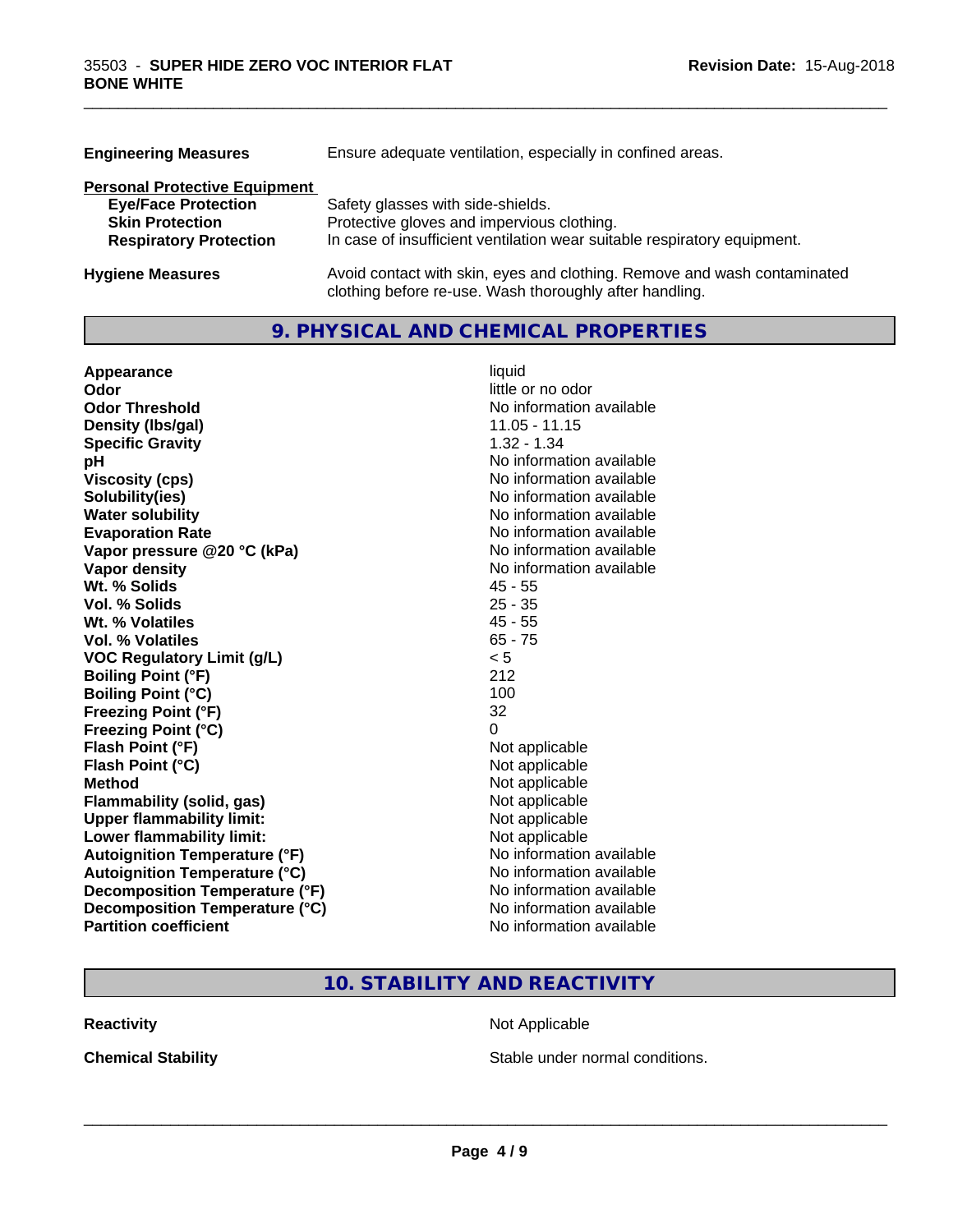| <b>Conditions to avoid</b>                                                                                                                                                                                                                                                                                                 | Prevent from freezing.                                                                                                                                                                                                                                                                                                                                                                                                                                      |  |
|----------------------------------------------------------------------------------------------------------------------------------------------------------------------------------------------------------------------------------------------------------------------------------------------------------------------------|-------------------------------------------------------------------------------------------------------------------------------------------------------------------------------------------------------------------------------------------------------------------------------------------------------------------------------------------------------------------------------------------------------------------------------------------------------------|--|
| <b>Incompatible Materials</b>                                                                                                                                                                                                                                                                                              | No materials to be especially mentioned.                                                                                                                                                                                                                                                                                                                                                                                                                    |  |
| <b>Hazardous Decomposition Products</b>                                                                                                                                                                                                                                                                                    | None under normal use.                                                                                                                                                                                                                                                                                                                                                                                                                                      |  |
| Possibility of hazardous reactions                                                                                                                                                                                                                                                                                         | None under normal conditions of use.                                                                                                                                                                                                                                                                                                                                                                                                                        |  |
|                                                                                                                                                                                                                                                                                                                            | 11. TOXICOLOGICAL INFORMATION                                                                                                                                                                                                                                                                                                                                                                                                                               |  |
| <b>Product Information</b>                                                                                                                                                                                                                                                                                                 |                                                                                                                                                                                                                                                                                                                                                                                                                                                             |  |
| Information on likely routes of exposure                                                                                                                                                                                                                                                                                   |                                                                                                                                                                                                                                                                                                                                                                                                                                                             |  |
| <b>Principal Routes of Exposure</b>                                                                                                                                                                                                                                                                                        | Eye contact, skin contact and inhalation.                                                                                                                                                                                                                                                                                                                                                                                                                   |  |
| <b>Acute Toxicity</b>                                                                                                                                                                                                                                                                                                      |                                                                                                                                                                                                                                                                                                                                                                                                                                                             |  |
| <b>Product Information</b>                                                                                                                                                                                                                                                                                                 | No information available                                                                                                                                                                                                                                                                                                                                                                                                                                    |  |
|                                                                                                                                                                                                                                                                                                                            | Symptoms related to the physical, chemical and toxicological characteristics                                                                                                                                                                                                                                                                                                                                                                                |  |
| <b>Symptoms</b>                                                                                                                                                                                                                                                                                                            | No information available                                                                                                                                                                                                                                                                                                                                                                                                                                    |  |
|                                                                                                                                                                                                                                                                                                                            | Delayed and immediate effects as well as chronic effects from short and long-term exposure                                                                                                                                                                                                                                                                                                                                                                  |  |
| Eye contact<br><b>Skin contact</b>                                                                                                                                                                                                                                                                                         | May cause slight irritation.<br>Substance may cause slight skin irritation. Prolonged or repeated contact may dry                                                                                                                                                                                                                                                                                                                                           |  |
| Inhalation<br>Ingestion<br><b>Sensitization</b><br><b>Neurological Effects</b><br><b>Mutagenic Effects</b><br><b>Reproductive Effects</b><br><b>Developmental Effects</b><br><b>Target organ effects</b><br><b>STOT - single exposure</b><br>STOT - repeated exposure<br>Other adverse effects<br><b>Aspiration Hazard</b> | skin and cause irritation.<br>May cause irritation of respiratory tract.<br>Ingestion may cause gastrointestinal irritation, nausea, vomiting and diarrhea.<br>No information available<br>No information available.<br>No information available.<br>No information available.<br>No information available.<br>No information available.<br>No information available.<br>No information available.<br>No information available.<br>No information available |  |
| <b>Numerical measures of toxicity</b>                                                                                                                                                                                                                                                                                      |                                                                                                                                                                                                                                                                                                                                                                                                                                                             |  |
|                                                                                                                                                                                                                                                                                                                            | The following values are calculated based on chapter 3.1 of the GHS document                                                                                                                                                                                                                                                                                                                                                                                |  |
| <b>ATEmix (oral)</b><br><b>ATEmix (dermal)</b>                                                                                                                                                                                                                                                                             | 21461 mg/kg<br>141811                                                                                                                                                                                                                                                                                                                                                                                                                                       |  |
| <b>Component Information</b>                                                                                                                                                                                                                                                                                               |                                                                                                                                                                                                                                                                                                                                                                                                                                                             |  |
| Titanium dioxide<br>LD50 Oral: > 10000 mg/kg (Rat)<br>Silica, amorphous<br>LD50 Oral: $>$ 5000 mg/kg (Rat)                                                                                                                                                                                                                 |                                                                                                                                                                                                                                                                                                                                                                                                                                                             |  |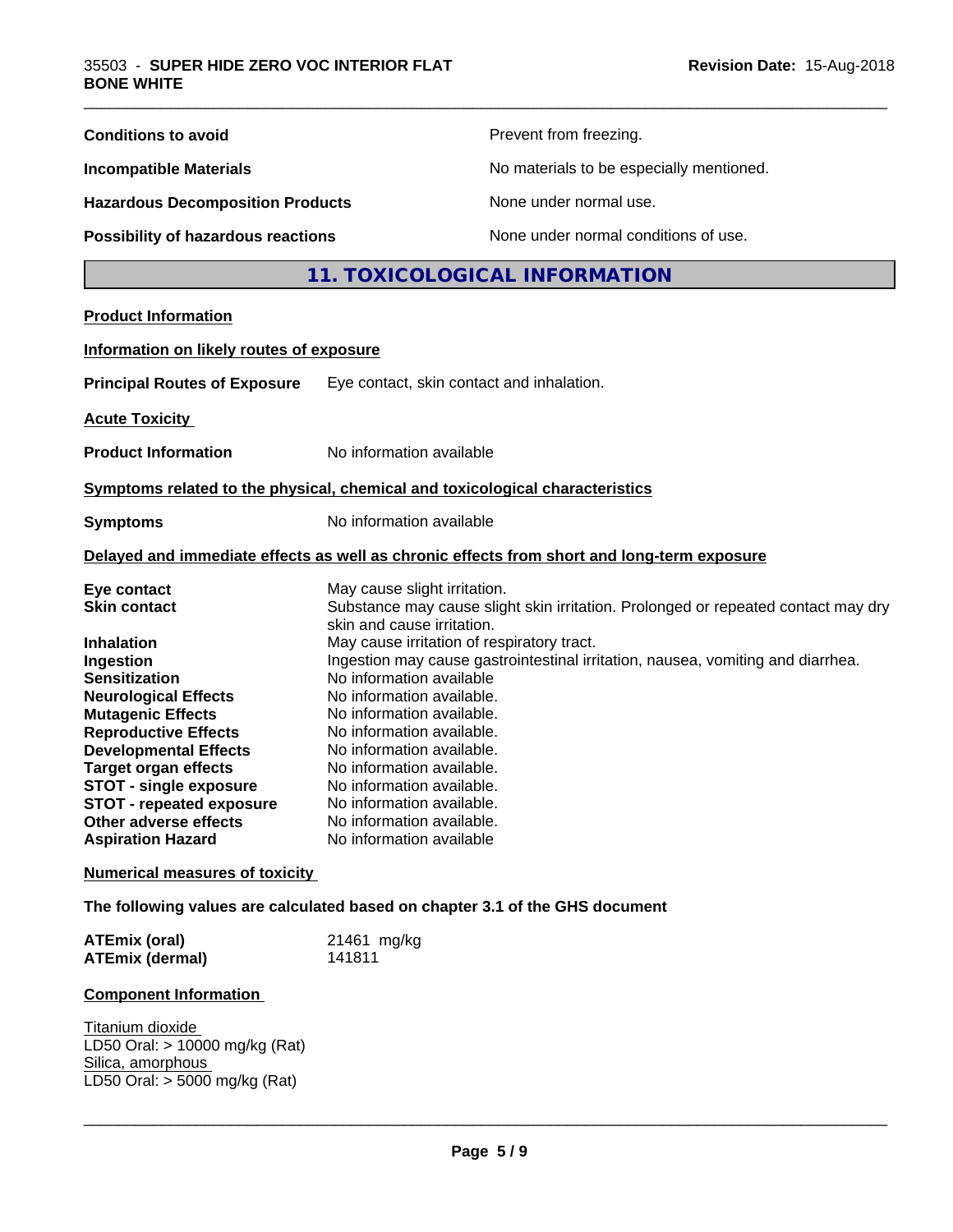LD50 Dermal: 2,000 mg/kg (Rabbit) LC50 Inhalation (Dust): > 2 mg/L

#### **Carcinogenicity**

*The information below indicateswhether each agency has listed any ingredient as a carcinogen:.*

| <b>Chemical</b><br>name     | <b>IARC</b>                 | <b>NTP</b> | $\sim$ $\sim$<br>UJ⊓r |  |
|-----------------------------|-----------------------------|------------|-----------------------|--|
|                             | <br>2B<br>Human<br>Possible |            | Listed                |  |
| . dioxide<br><b>itanium</b> | Carcinogen                  |            |                       |  |

\_\_\_\_\_\_\_\_\_\_\_\_\_\_\_\_\_\_\_\_\_\_\_\_\_\_\_\_\_\_\_\_\_\_\_\_\_\_\_\_\_\_\_\_\_\_\_\_\_\_\_\_\_\_\_\_\_\_\_\_\_\_\_\_\_\_\_\_\_\_\_\_\_\_\_\_\_\_\_\_\_\_\_\_\_\_\_\_\_\_\_\_\_

• Although IARC has classified titanium dioxide as possibly carcinogenic to humans (2B), their summary concludes: "No significant exposure to titanium dioxide is thought to occur during the use of products in which titanium dioxide is bound to other materials, such as paint."

#### **Legend**

IARC - International Agency for Research on Cancer NTP - National Toxicity Program OSHA - Occupational Safety & Health Administration

**12. ECOLOGICAL INFORMATION**

## **Ecotoxicity Effects**

The environmental impact of this product has not been fully investigated.

#### **Product Information**

#### **Acute Toxicity to Fish**

No information available

#### **Acute Toxicity to Aquatic Invertebrates**

No information available

#### **Acute Toxicity to Aquatic Plants**

No information available

#### **Persistence / Degradability**

No information available.

#### **Bioaccumulation**

No information available.

#### **Mobility in Environmental Media**

No information available.

#### **Ozone**

No information available

## **Component Information**

#### **Acute Toxicity to Fish**

Titanium dioxide

 $LC50:$  > 1000 mg/L (Fathead Minnow - 96 hr.)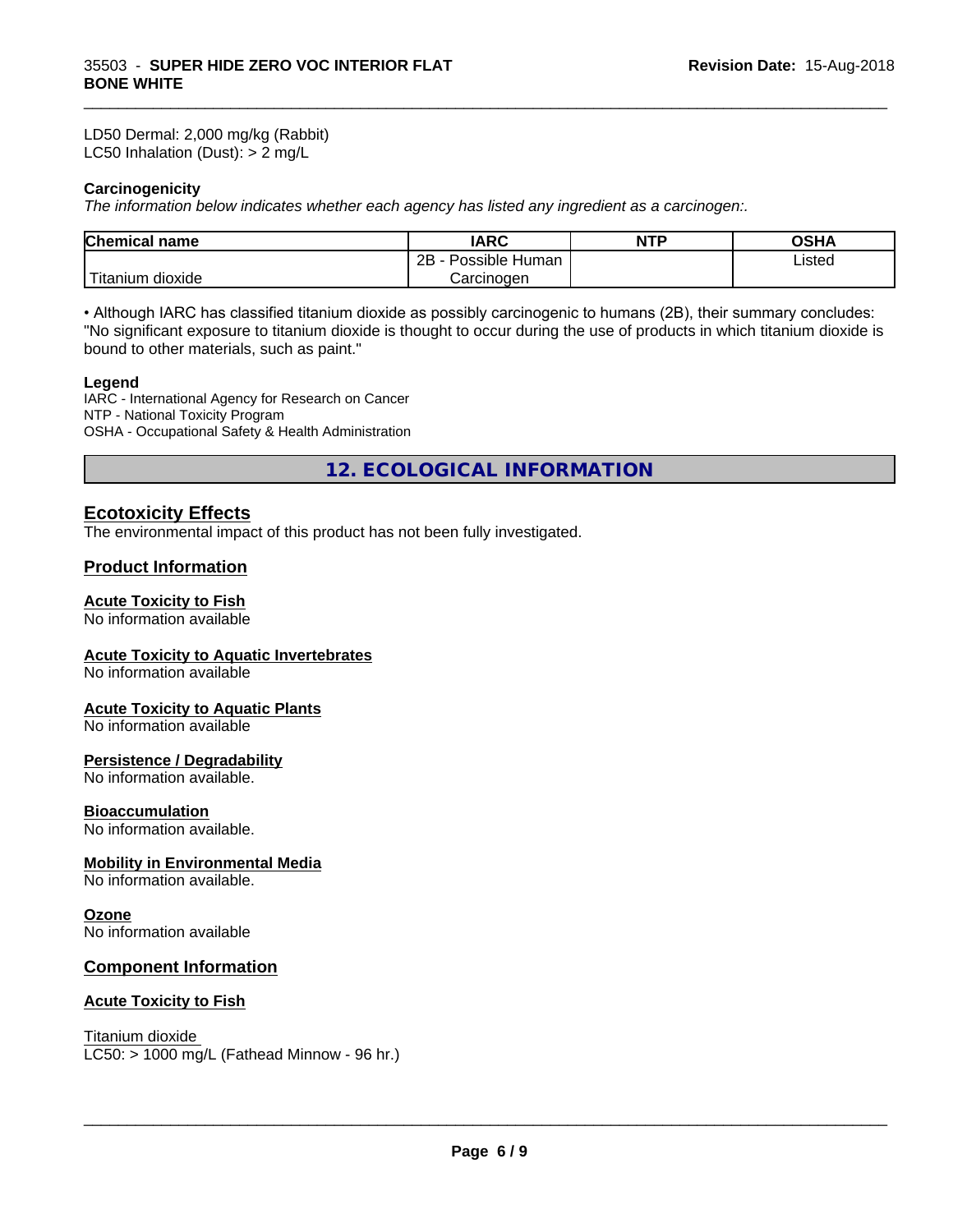#### **Acute Toxicity to Aquatic Invertebrates**

No information available

#### **Acute Toxicity to Aquatic Plants**

No information available

|                              | 13. DISPOSAL CONSIDERATIONS                                                                                                                                                                                               |
|------------------------------|---------------------------------------------------------------------------------------------------------------------------------------------------------------------------------------------------------------------------|
| <b>Waste Disposal Method</b> | Dispose of in accordance with federal, state, and local regulations. Local<br>requirements may vary, consult your sanitation department or state-designated<br>environmental protection agency for more disposal options. |
|                              | 14. TRANSPORT INFORMATION                                                                                                                                                                                                 |
| <b>DOT</b>                   | Not regulated                                                                                                                                                                                                             |
| <b>ICAO / IATA</b>           | Not regulated                                                                                                                                                                                                             |
| <b>IMDG/IMO</b>              | Not regulated                                                                                                                                                                                                             |
|                              | <b>15. REGULATORY INFORMATION</b>                                                                                                                                                                                         |

\_\_\_\_\_\_\_\_\_\_\_\_\_\_\_\_\_\_\_\_\_\_\_\_\_\_\_\_\_\_\_\_\_\_\_\_\_\_\_\_\_\_\_\_\_\_\_\_\_\_\_\_\_\_\_\_\_\_\_\_\_\_\_\_\_\_\_\_\_\_\_\_\_\_\_\_\_\_\_\_\_\_\_\_\_\_\_\_\_\_\_\_\_

## **International Inventories**

| <b>TSCA: United States</b> | Yes - All components are listed or exempt. |
|----------------------------|--------------------------------------------|
| <b>DSL: Canada</b>         | Yes - All components are listed or exempt. |

## **Federal Regulations**

| SARA 311/312 hazardous categorization |  |
|---------------------------------------|--|
|---------------------------------------|--|

| Acute health hazard               | No. |
|-----------------------------------|-----|
| Chronic Health Hazard             | Nο  |
| Fire hazard                       | N٥  |
| Sudden release of pressure hazard | Nο  |
| Reactive Hazard                   | N٥  |

#### **SARA 313**

Section 313 of Title III of the Superfund Amendments and Reauthorization Act of 1986 (SARA). This product contains a chemical or chemicals which are subject to the reporting requirements of the Act and Title 40 of the Code of Federal Regulations, Part 372:

*None*

## **Clean Air Act,Section 112 Hazardous Air Pollutants (HAPs) (see 40 CFR 61)**

This product contains the following HAPs:

*None*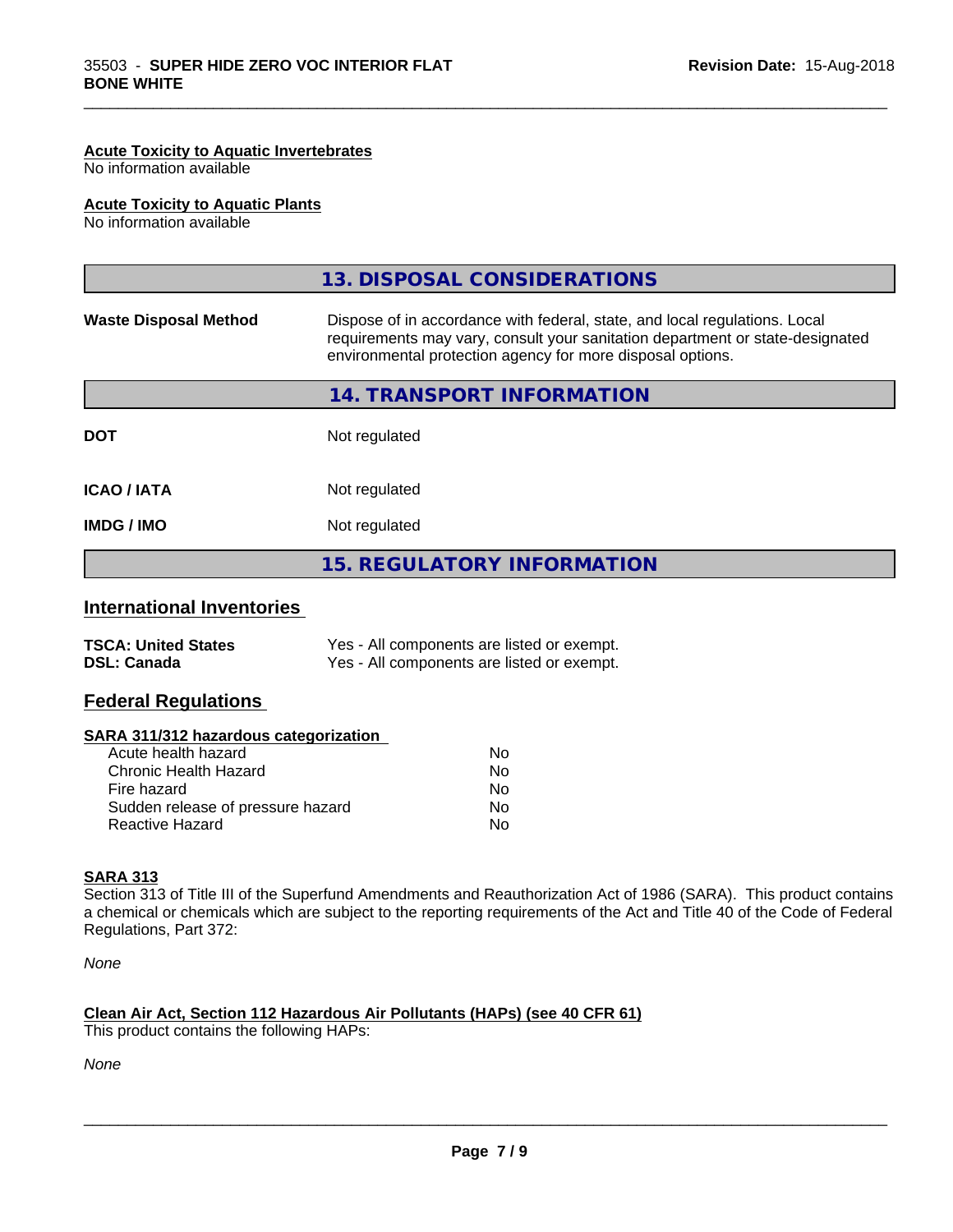## **US State Regulations**

#### **California Proposition 65**

**A** WARNING: Cancer and Reproductive Harm– www.P65warnings.ca.gov

#### **State Right-to-Know**

| <b>Chemical name</b> | <b>Massachusetts</b> | <b>New Jersey</b> | Pennsylvania |
|----------------------|----------------------|-------------------|--------------|
| ∟imestone            |                      |                   |              |
| Titanium dioxide     |                      |                   |              |
| Diatomaceous earth   |                      |                   |              |
| Silica, amorphous    |                      |                   |              |

#### **Legend**

X - Listed

# **16. OTHER INFORMATION**

**HMIS** - **Health:** 1 **Flammability:** 0 **Reactivity:** 0 **PPE:** -

\_\_\_\_\_\_\_\_\_\_\_\_\_\_\_\_\_\_\_\_\_\_\_\_\_\_\_\_\_\_\_\_\_\_\_\_\_\_\_\_\_\_\_\_\_\_\_\_\_\_\_\_\_\_\_\_\_\_\_\_\_\_\_\_\_\_\_\_\_\_\_\_\_\_\_\_\_\_\_\_\_\_\_\_\_\_\_\_\_\_\_\_\_

#### **HMIS Legend**

- 0 Minimal Hazard
- 1 Slight Hazard
- 2 Moderate Hazard
- 3 Serious Hazard
- 4 Severe Hazard
- \* Chronic Hazard

X - Consult your supervisor or S.O.P. for "Special" handling instructions.

*Note: The PPE rating has intentionally been left blank. Choose appropriate PPE that will protect employees from the hazards the material will present under the actual normal conditions of use.*

*Caution: HMISÒ ratings are based on a 0-4 rating scale, with 0 representing minimal hazards or risks, and 4 representing significant hazards or risks. Although HMISÒ ratings are not required on MSDSs under 29 CFR 1910.1200, the preparer, has chosen to provide them. HMISÒ ratings are to be used only in conjunction with a fully implemented HMISÒ program by workers who have received appropriate HMISÒ training. HMISÒ is a registered trade and service mark of the NPCA. HMISÒ materials may be purchased exclusively from J. J. Keller (800) 327-6868.*

 **WARNING!** If you scrape, sand, or remove old paint, you may release lead dust. LEAD IS TOXIC. EXPOSURE TO LEAD DUST CAN CAUSE SERIOUS ILLNESS, SUCH AS BRAIN DAMAGE, ESPECIALLY IN CHILDREN. PREGNANT WOMEN SHOULD ALSO AVOID EXPOSURE.Wear a NIOSH approved respirator to control lead exposure. Clean up carefully with a HEPA vacuum and a wet mop. Before you start, find out how to protect yourself and your family by contacting the National Lead Information Hotline at 1-800-424-LEAD or log on to www.epa.gov/lead.

**Prepared By** Product Stewardship Department Benjamin Moore & Co. 101 Paragon Drive Montvale, NJ 07645 800-225-5554